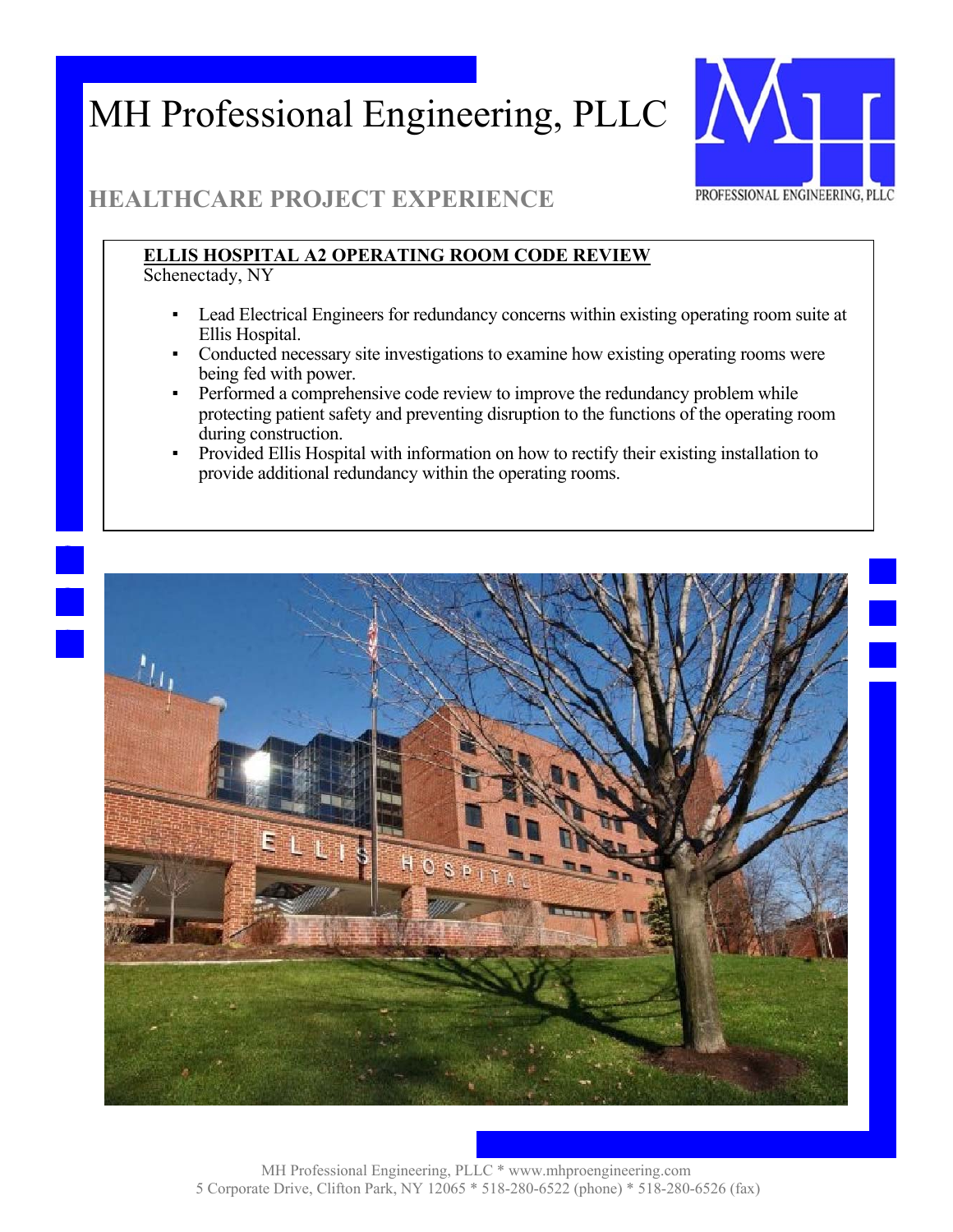

### **HEALTHCARE PROJECT EXPERIENCE**

#### **VESTAL EXTENSION CLINIC, UNITED HEALTH SERVICES**  Vestal, NY

- Lead Mechanical Engineers.
- Design was for a new  $85,000$  ft<sup>2</sup> medical office building.
- Spaces included Urgent Care facility; full imaging suite, including MRI, CT scanner, X-ray suite and vascular imaging suites; women's health care, including mammography, DEXAscan, and stereostatic suites, and internal medicine practice.

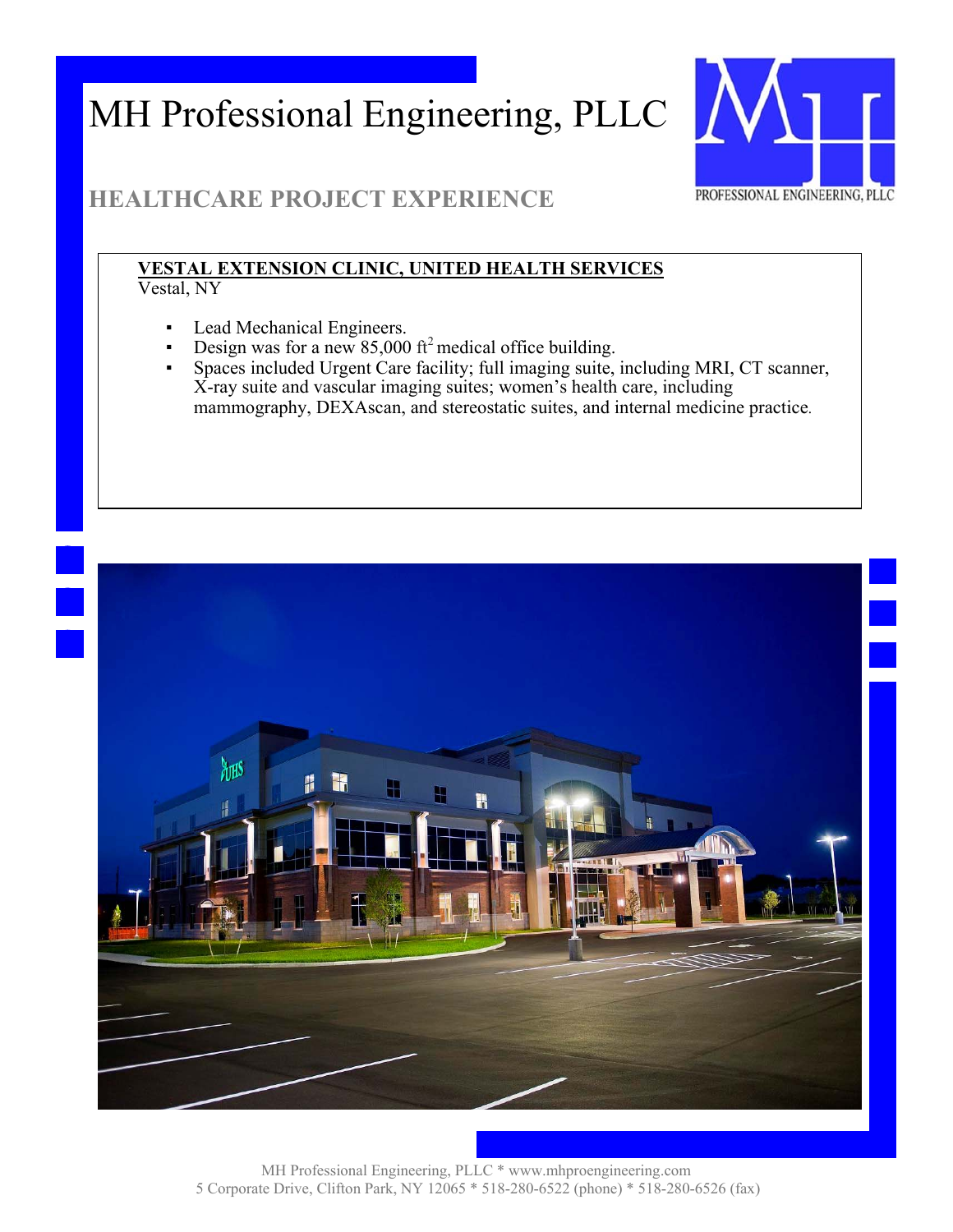

## **HEALTHCARE PROJECT EXPERIENCE**

### **ALBANY IVF**

Albany, NY

- Provided investigative mechanical and electrical engineering services for clinics.
- Review of operation of existing rooftop units and zone control dampers.
- Airflow survey and verification by a certified test and balance contractor.
- Review of existing wiring means and methods to verify code compliance.
- One-week recording of main electrical system by a third-party party electrical contractor to verify power condition.
- Provided verification services for corrective actions being provided by electrical contractor.

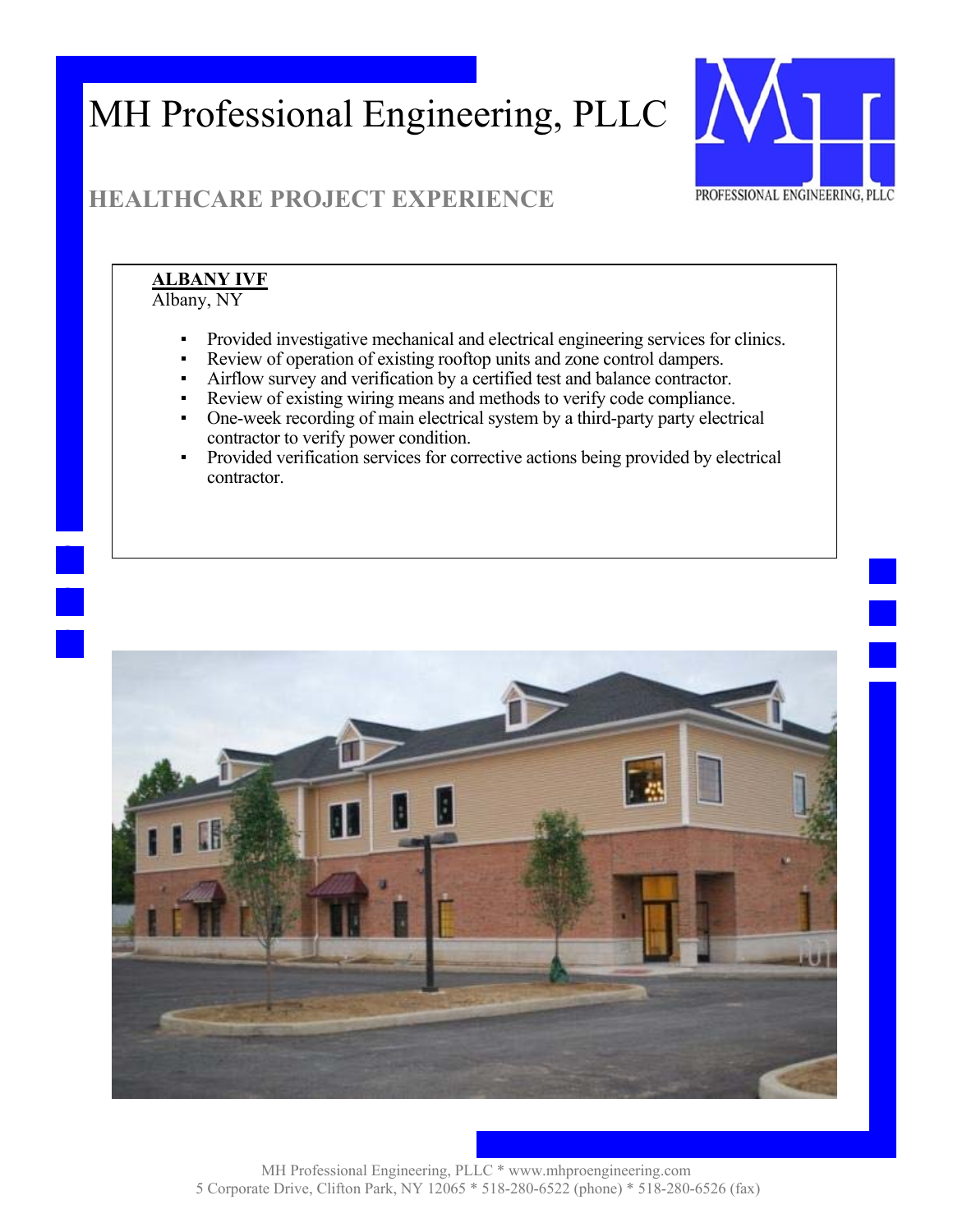

### **HEALTHCARE PROJECT EXPERIENCE**

#### **RADIOLOGY DEPARTMENT RENOVATION STRATTON VETERANS ADMINISTRATION HOSPITAL**

Albany, NY

**R**

- This contract included design and construction services for the renovation of the radiology department. The scope included the design of a new floor plan for approximately 11,200  $ft^2$  on the main hospital second floor A-wing, as well as providing a cohesive plan over multiple phases to accomplish the renovations while maintaining the radiology department in full operation. The main goals were to improve patient privacy, ADA compliance and workflow functionality.
- Specific work requirements included modifications to the existing sprinkler system, plumbing system, electrical system, and fire alarm system. Mechanical system upgrades included new air handling units and ducted system to replace the existing window air conditioning units and provide sufficient heating, cooling and ventilation. The design included the extension of existing chilled water piping and hot water heating piping from neighboring areas.

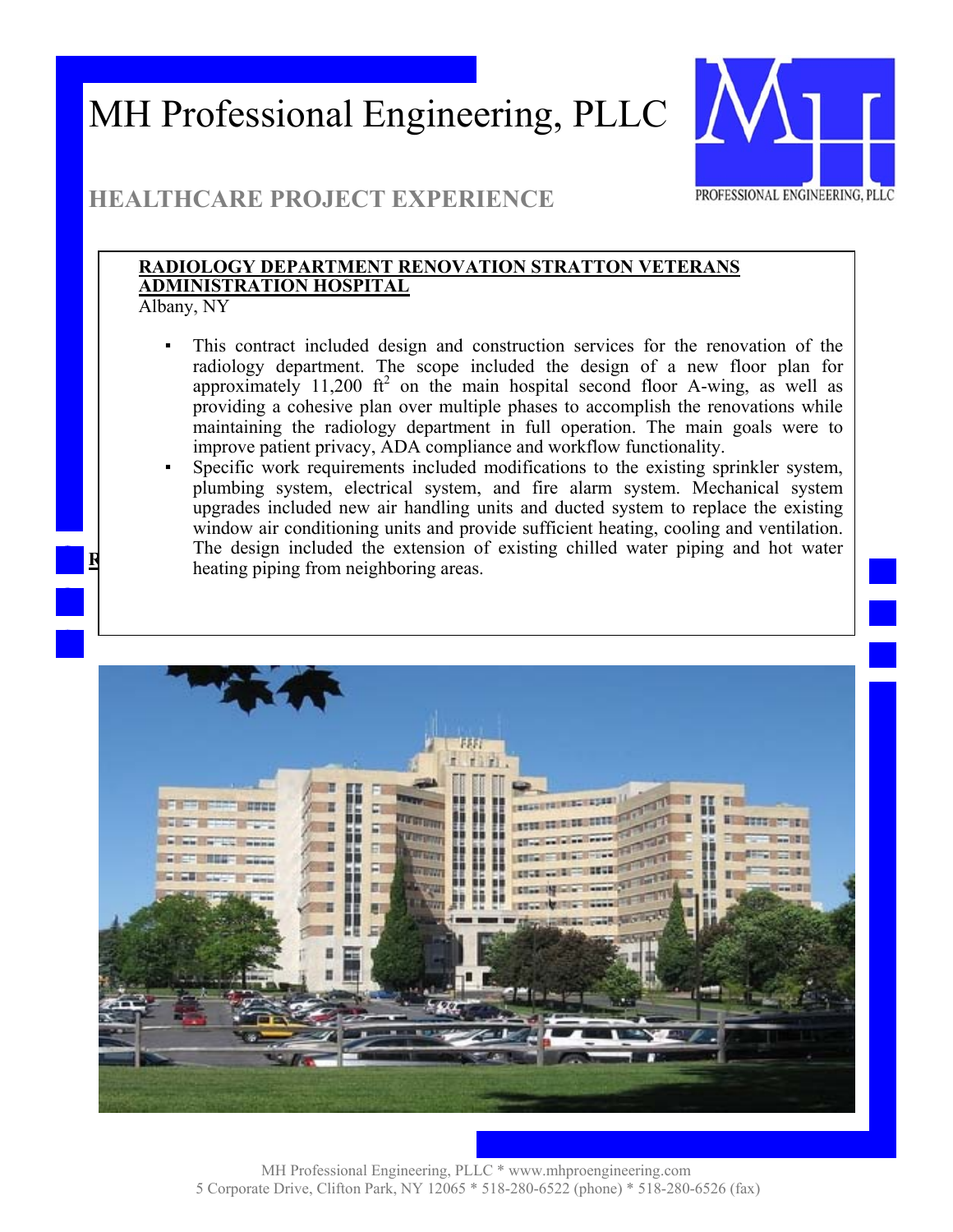

### **HEALTHCARE PROJECT EXPERIENCE**

#### **UNITED HEALTH SERVICES HOSPITALS, INC.**

New York Southern Tier

Served as the Lead Mechanical Engineers for the redesign and expansion of patient services and support services for a multitude of projects.

- Neurological Associates, Binghamton, NY
- Article 28 Upgrades, Orthopedics Associates, Binghamton, NY
- Pre-Admissions Testing, Johnson City, NY
- Physical Therapy Associates, Vestal, NY
- Laboratory Services and Family Practice, Owego, NY
- Wilson Memorial Hospital Dishroom Renovation, Johnson City, NY
- Perinatal Exam Suite and Laboratory Upgrades, Wilson Memorial Hospital, Johnson City, NY
- Article 28 Upgrades, Linear Accelerator at Wilson Square, Johnson City, NY
- Article 28 Upgrades for X-ray suite for Family Clinic, Deposit, NY
- Ortho Surgery Recovery, Memorial Building, Binghamton, NY
- Required HVAC upgrades for various Medical Center radiological equipment upgrades at Binghamton Hospital and Wilson Memorial Hospital
- Relocation of Professional Home Care Associates, Johnson City, NY
- Relocation and Expansion of ENT Associates, Wilson Square, Johnson City, NY
- Angiography Interventional Radiology Replacement, Johnson City, NY

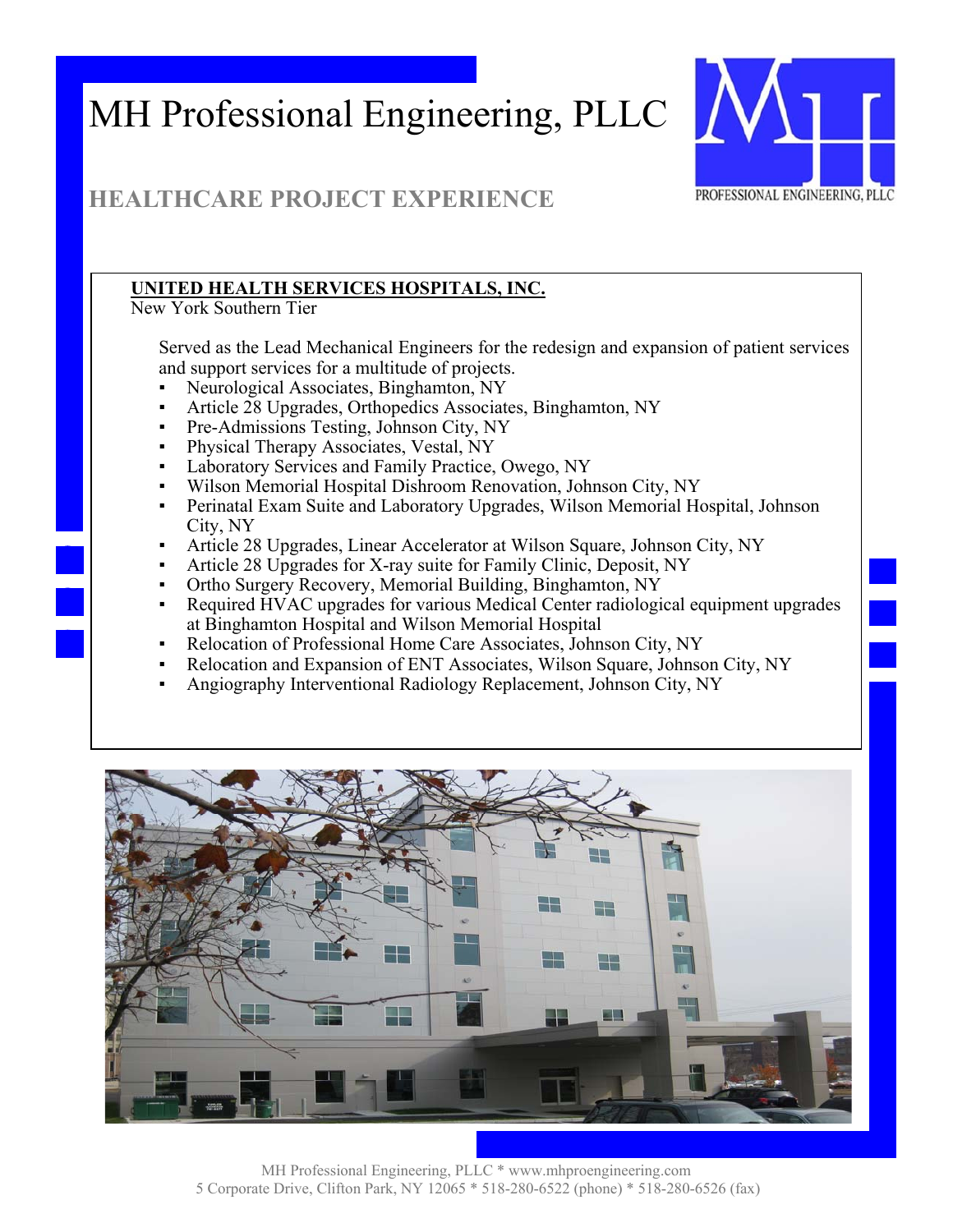

### **HEALTHCARE PROJECT EXPERIENCE**

#### **OUR LADY OF LOURDES HOSPITAL**

Binghamton, NY

Served as Lead Mechanical Engineers for the redesign and expansion of patient services and support services for a multitude of projects.

- **Primary Care Associates, Whitney Point, NY**
- Women's Health Care Associates, Vestal, NY
- Youth Services and Mental Health Clinic, Binghamton, NY
- Primary Care Associates, Binghamton, NY
- Primary Care Associates, Hancock, NY

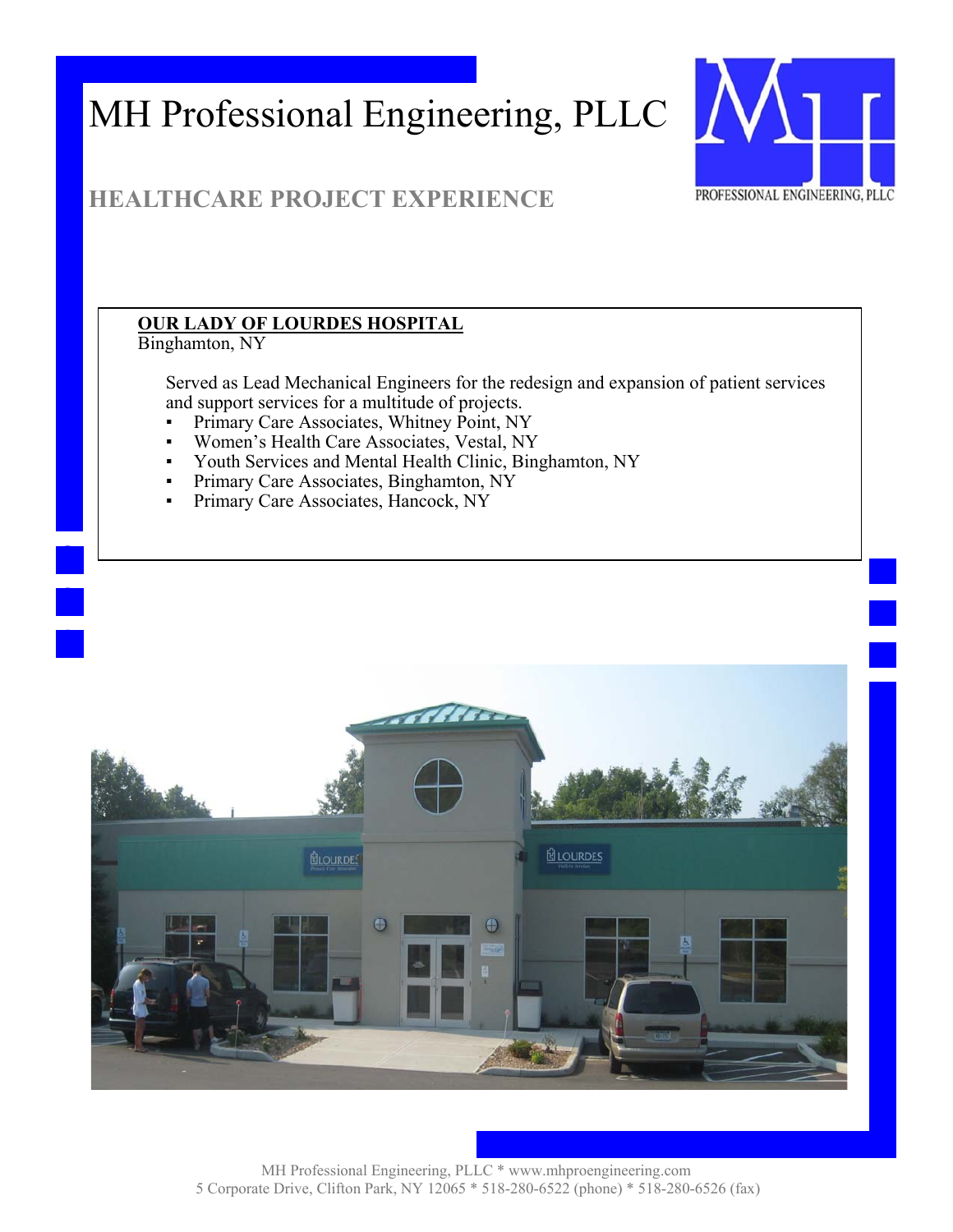

### **HEALTHCARE PROJECT EXPERIENCE**

#### **HUDSON VALLEY ORTHOPEDICS CENTER**

Hudson, NY

- Provided consulting and code review services for this design-build project, which included two Class C operating rooms, recovery area, anesthesia area and required ancillary spaces.
- The project required New York State Department of Health certification for outpatient surgical facilities. Medical gas systems, a medical gas storage area, and a hazardous medical waste storage area were included in the design.

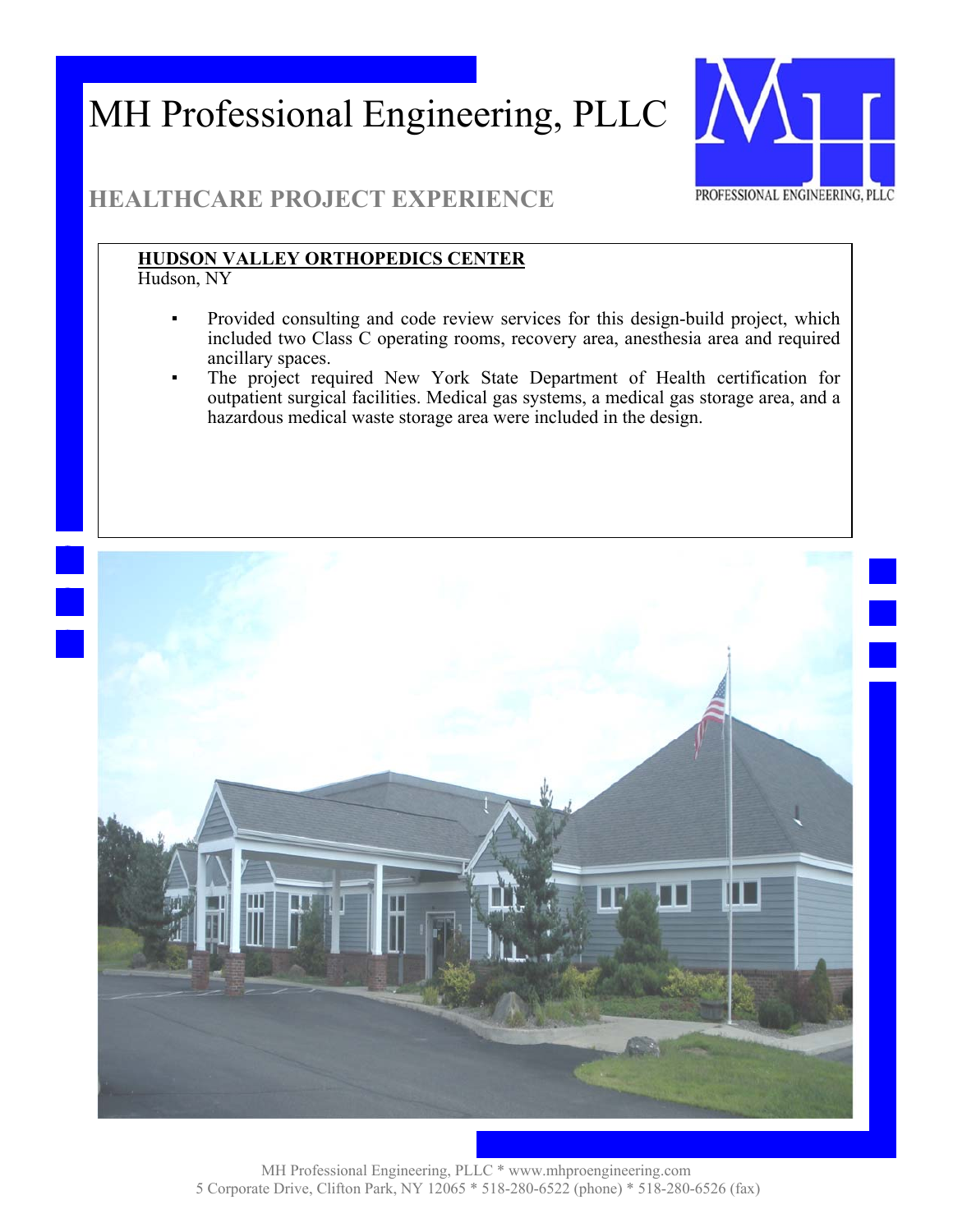

### **HEALTHCARE PROJECT EXPERIENCE**

#### **CHENANGO MEMORIAL HOSPITAL PHYSICAL THERAPY – EATON CENTER** Norwich, NY

- Served as the Lead Mechanical, Electrical, Plumbing, and Fire Protection Engineers for the first-floor renovation of an existing salon, BOCES classrooms and offices into a physical therapy suite.
- Systems were upgraded to meet Article 28 requirements.
- Electrical systems required careful coordination with location of powered therapy/exercise equipment.
- Floor plan layout was carefully aligned to prevent placement of plumbing fixtures over existing electrical switchgear in basement and to avoid requiring a sewage lift station.

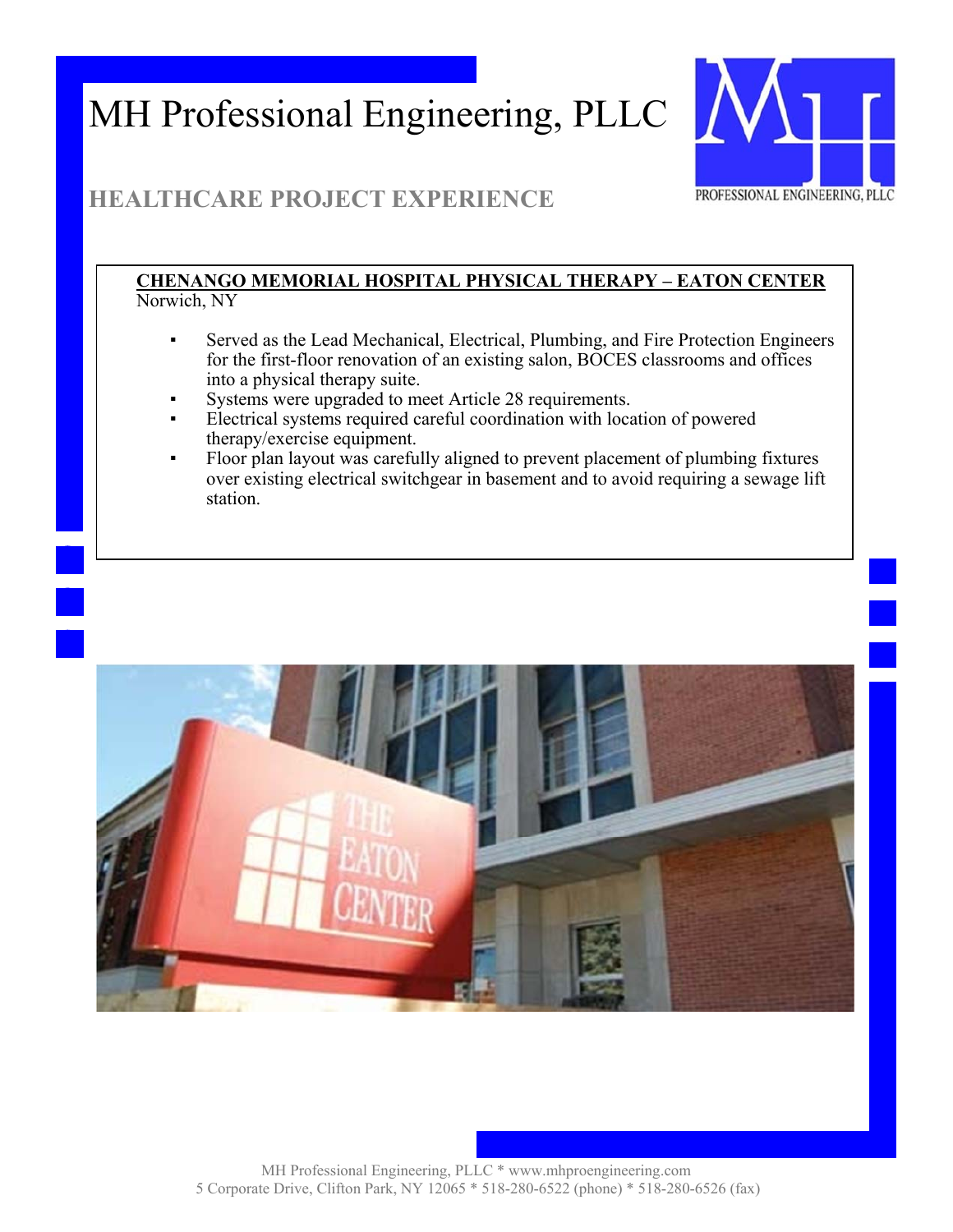

#### **HEALTHCARE PROJECT EXPERIENCE**

#### **FAMILY CLINIC RENOVATION, UNITED HEALTH SERVICES**  Deposit, NY

- Served as the Lead HVAC Engineers.
- Project involved the replacement of X-ray equipment.
- Existing HVAC equipment had to be modified/upgraded to meet current Article 28 requirements.
- Existing HVAC equipment is horizontal furnaces with DX cooling. The existing systems did not include mechanical ventilation air.
- System was upgraded to include dedicated outside air intake, two stages of filtration and booster fans to overcome additional static pressure.

#### **PROFESSIONAL HOME CARE**

Johnson City, NY

- Lead Mechanical Engineers for the gut rehabilitation of existing building for offices for UHS Professional Homecare.
- Building spaces consisted of showroom, home medical device storage, offices, oxygen tank storage, and soiled/clean workstations.
- Building also included compounding pharmacy designed to meet USP 797 2012 regulations, essentially creating an ISO 8 clean room.

#### **UHS UROLOGY, WILSON SQUARE**

Johnson City, NY

- Lead Mechanical Engineers for rehabilitation and reconfiguration of medical office space for Urology Associates. Space rehabilitation included upgrade of existing HVAC system to meet Article 28 guidelines (FGI 2010).
- Included study to upgrade the BMS system for the entire medical office building (6 stories).

#### **KREMBS 3, 4 & 5 SHOWERS, BINGHAMTON GENERAL HOSPITAL**  Binghamton, NY

- Lead Mechanical, Electrical, and Plumbing Engineers.
- Provided new plumbing (supply and drain) connections for new shower/toilet rooms.
- Provided new lighting throughout rooms, power outlets throughout as required, and a nurse call system.
- Exhaust system per applicable codes were provided in all rooms.
- Revised fire alarm system device locations.